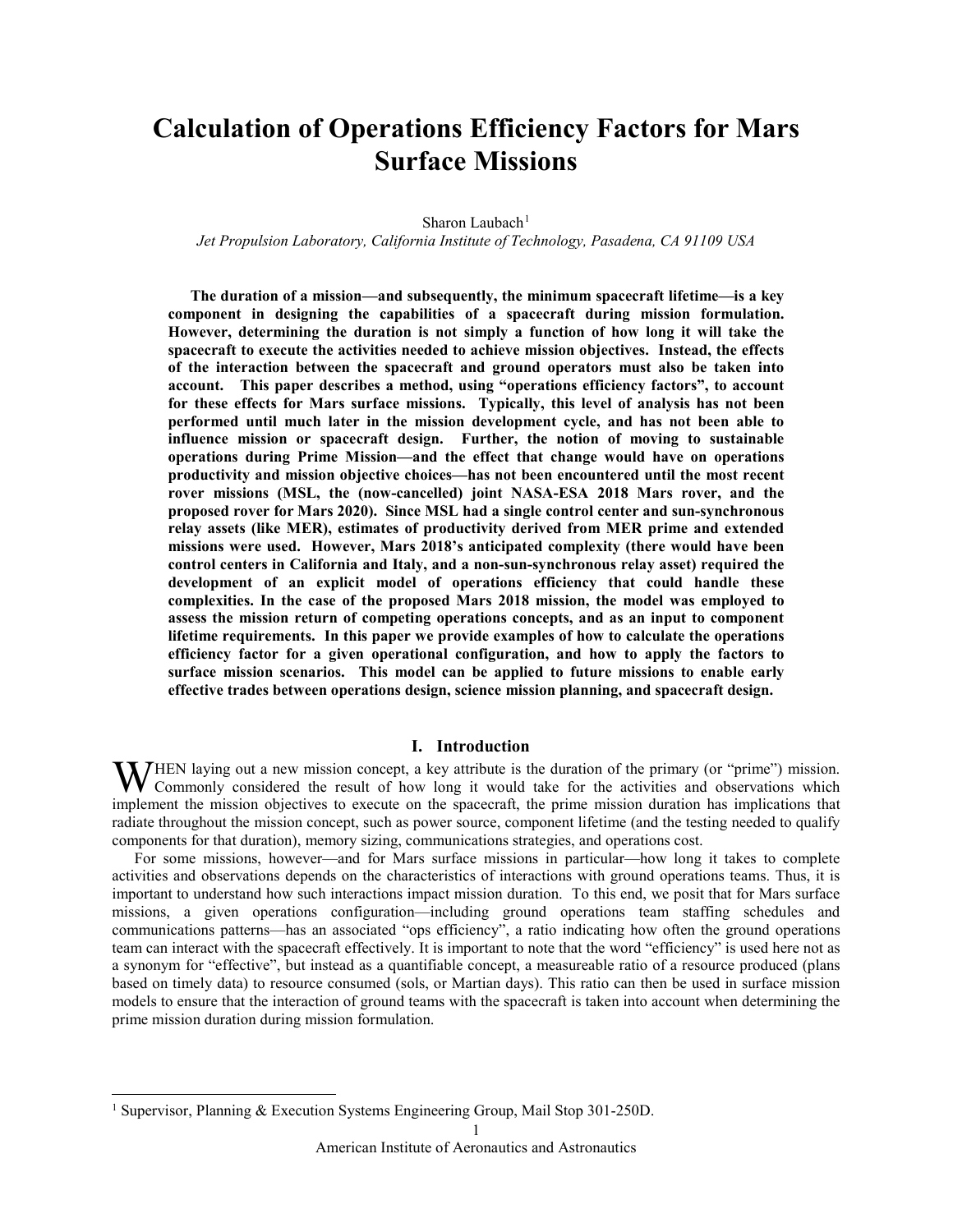## **II. Brief Overview of Mars Surface Operations**

Mars surface missions to date have had a key driving characteristic: their operations on Mars are dominated by thermal and lighting requirements that drive them to operate primarily during the Martian daytime. Thus, operators for Mars surface missions tend to plan in "Mars time", or local mean solar time. In addition, particularly for spacecraft that interact with the terrain—such as by traversing over it, or using manipulators to place instruments or dig into it—the resulting uncertainty in spacecraft state, attitude, and position after executing such "robotic" activities, coupled with less-than-complete spacecraft autonomy, means that in order to develop safe plans for the next "sol" (Martian day), the ground operations team must know the latest "robotic" state of the spacecraft. As a result, the communication patterns for both "uplink", radiating new commands to the spacecraft, and "downlink", sending telemetry (data) to Earth for the ground teams to analyze to determine a snapshot of rover state and the results of science instrument observations, are usually tuned to best fit the pattern of Martian daytime operations: generally, uplink is in the Martian morning, and downlink is in the Martian afternoon or evening. However, the actual local mean solar times (Mars local times) for communications may depend on factors such as the availability of ground antennae or the orbits of spacecraft serving as relay comunications assets. To date, Mars orbiters used for relay (Mars Global Surveyor, Odyssey, Mars Reconnaisance Orbiter, and Mars Express) have had (nearly) sunsynchronous orbits, which suited their missions' objectives well, as well as providing overflights for surface spacecraft at stable local mean solar times. Upcoming orbiter missions (MAVEN and ExoMars Trace Gas Orbiter) are planned to have non-sun-synchronous orbits, which will cause the overflight times to "walk" through the Martian day.

The ground teams operating the missions, of course, mark their schedule according to "Earth time" (wall clock time on Earth). The ground operations shift begins with the receipt of data (after latencies inherent in relaying data back to Earth either through an orbiter or via direct-to-Earth radiation). The team quickly analyzes the data to determine the critical portions of the spacecraft state for planning, including position and attitude, and the science team does a similar "quicklook" interpretation of instrument data. Based on this data and working within resource and other constraints provided by the engineering team, the science team determines the objectives for the next planning cycle (which typically covers 1-3 sols). The remainder of the shift is used to generate and review the commands implementing the approved science and engineering plan, including the commands for any robotic motion to be executed during the plan (traversing to a target or toward a new location, placing instruments on targets, etc.). At the end of the shift, the final commands are approved and scheduled to be sent to the spacecraft, either via direct-from-Earth radiation or forward-linked via a relay asset. For more detail, please refer to Mishkin, et al., "Working the Martian Night Shift". <sup>1</sup> On the Mars Exploration Rovers (MER) and the Mars Science Laboratory (MSL), the initial ground shift length was 17-19 hours. After roughly 90 sols on both MER<sup>2</sup> and MSL, the shifts were shortened enough to allow some margin between the receipt of downlink and the latest possible uplink time. This margin is key to enabling alternative, more sustainable, ground operations schedules.

## **III. Factors Influencing Ground Operations Scheduling**

The scheduling of the ground operations team for a Mars surface mission is influenced by many factors, the primary two arguably being 1) the ability of the team to execute the planning process in the time given, and 2) cost. Folded into "cost" are several considerations: not only the number of operations shifts during a planning cycle and the number of days/week planning is being done, but also the depth of the training pipeline to cover personnel attrition as people move on to other positions or leave the project. We describe key concepts in ground operations scheduling for Mars surface missions below. (The operations scheduling discussed in this paper refers to the "tactical" planning process, which is the day-by-day (or sol-by-sol) planning process using returned data to generate the specific commands for the next planning period. There are other planning processes being conducted in parallel at different time scales—such as advanced planning to lay out observational campaigns or plan longer traverse routes, and coordination with the Deep Space Network and relay assets—but since those processes do not factor into the "ops efficiency" calculation, they are not discussed here.)

# **A. Why work Mars time?**

First, we should define "working Mars time". The Martian sol is roughly 40 minutes longer than an Earth day, so if on the first day/sol we imagine that 8:00 AM PDT and 8:00 AM LMST (Local Mean Solar Time on Mars) are synched, then the next day, 8:00 AM LMST will fall on roughly 8:40 AM PDT, then 9:20 AM PDT the next day, and so on. "Working Mars time" is a pattern of 24/7 shiftwork such that the starting time of the shift is synched to the Mars clock (and specifically to the expected receipt of data, usually with a fixed offset to reflect when in the planning process a given role's responsibility begins). On MSL, the phrase "working Mars time" was used as a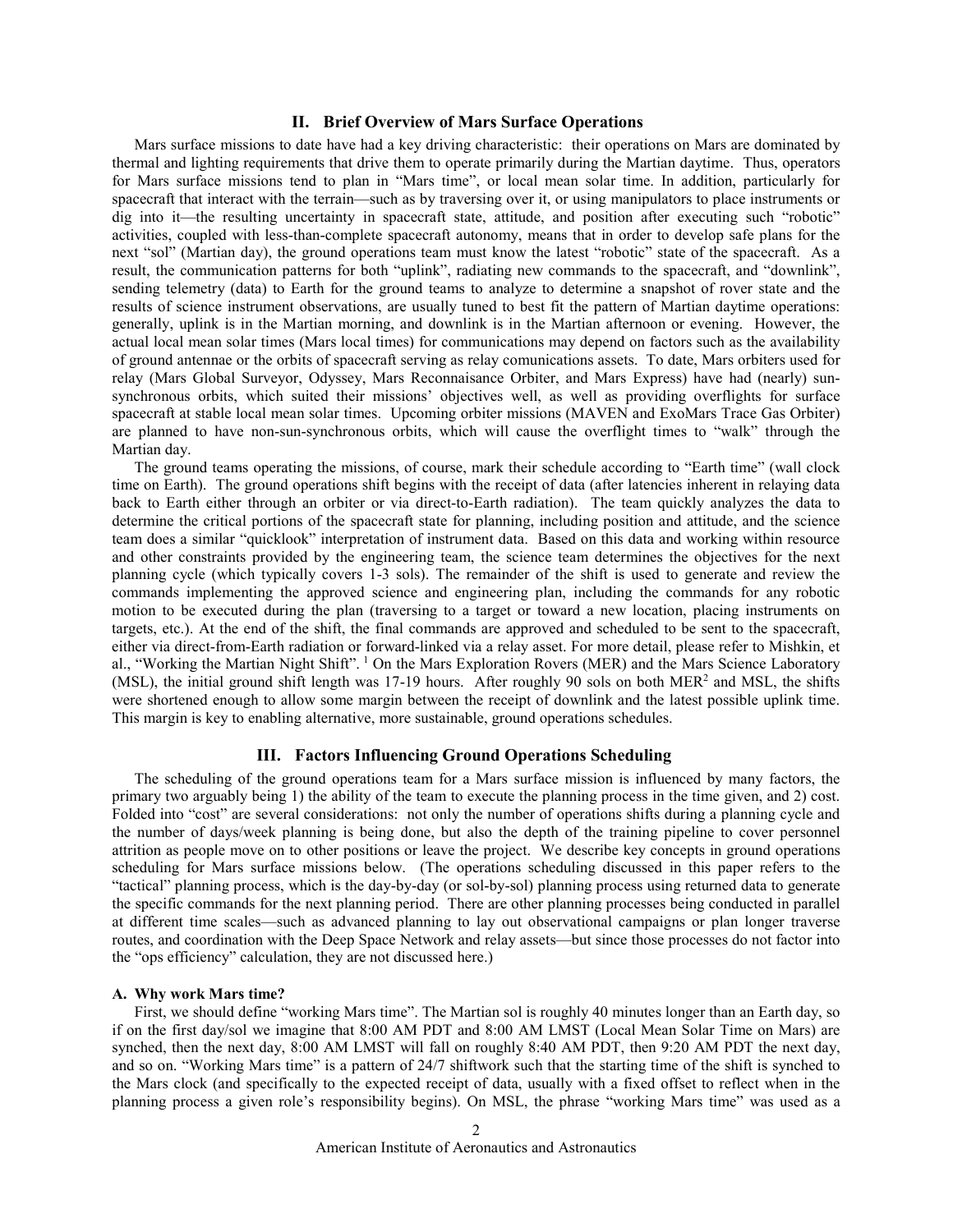shorthand for the period of 24/7 operations where the shift start times were synched to the return of relay data; since the use of relay orbiters introduces additional latencies due to orbit geometry, data buffering, and data rerouting on the ground, and since the relay orbiters are not precisely sun-synchronous but have a slight "wobble" in their overflight times, the shift start times are not linked to a specific Mars LMST. As a result, the shift start times can move earlier or later, deviations from the overall marching-40-minutes-forward pattern. (On MER, the use of relay assets was not baselined for the return of critical/decisional data (that is, data needed for planning the next sol), so shift start times were synched more directly to the Mars clock during the period of working Mars time.)

It should be noted that working Mars time is not easy on people.<sup>3</sup> Besides the well-documented effects of shiftwork (meaning long-duration or off-hour shifts), the constantly-moving shift start times exacerbate these effects. Experience working Mars time on four Mars surface missions has shown that the experience is isolating, disorienting, fatiguing, and causes issues for personnel with families (whether or not they are also on a Mars time schedule—though usually they are not). Many of those who have worked Mars time have stated that it is even more difficult to work a similar schedule the second time around. After about 90 sols of working Mars time, operations teams (including science team members) have consistently demanded the relief of moving to a more sustainable schedule.

So why work Mars time at all? At the start of the prime mission, just after landing, the operations team has the least amount of experience with both the planning process and with operating the new spacecraft. Working Mars time allows the maximum duration between the receipt of downlink and the last possible uplink time for the next sol, giving the greatest amount of time to execute the planning process and review the generated plans and commands. The tactical planning process at the start of MER and MSL filled the entire available time—17-19 hours—and would not have been possible to execute except on a Mars time schedule. Additionally, two key benefits of Mars time, even as moving up the learning curve and implementing streamlined processes shortens the planning cycle shift duration, are 1) that the operations team is always using "fresh" data, newly returned from the spacecraft, and 2) the operations team is generating a new plan for every sol. Both of these conditions together increase the productivity and science return of the mission, since the spacecraft and ops team are reacting to new data as quickly and consistently as they can.

#### **B. Why work a sustainable schedule?**

As before, we should first explore what we mean by a "sustainable schedule". The most sustainable schedule would be one that looks as much like a "normal" day-to-day work schedule as possible: that is, 5 days/week, with stable shift times during usual working hours. This schedule is easiest on personnel, in that it follows wellestablished patterns of sleep and family interaction, allows sufficient time outside of work for sustaining activities, etc., mitigating fatigue. This schedule also enables peronnel to have part-time roles on the project, since odd operations schedules could interfere with personnel availability for other tasks even on days when the person is not on shift. Additionally, experience with various ground ops schedules for Mars surface missions, including Mars time, shows that a more "normal" (sustainable) ops schedule results in less personnel turnover, since the working schedule becomes less incentive to move to other, non-tactical tasks. Each of these factors--shorter shift durations, 5 day/week operations, normal working hours, and less personnel turnover (meaning needing fewer personnel in the training pipeline at a given time)--contribute to lowered operations cost. Personnel turnover can be additionally damaging in that it often results in the loss of corporate knowledge being readily available for the project. Anecdotally, the reduction in fatigue and disorientation found by moving to a sustainable schedule also appears to result in fewer command errors.

### **C. Ground scheduling "modes"**

As shown in Fig. 1, the daytime Mars operations and communications opportunities (uplink and downlink, which are ideally tied to the Martian clock to maximize productivity on the surface) beat against the Earth clock, moving through the Earth day, re-synching again after a 38-day cycle. In order to move toward a sustainable schedule, two things must happen: 1) the tactical planning shift must be short enough to allow some margin, which would be used not as margin, but to allow the planning shift to "float" within the downlink-to-uplink constraint to keep the shift start times as stable as possible, and 2) in order to keep shift times within a prescribed band in the Earth day, the project must agree to give up some ability to react to new data, accepting some reduction in "ops efficiency" as compared with Mars time operations.

In order to ease the transition of the operations team into more sustainable schedules—and to help lessen the reduction in productivity associated with sustainable schedules—there were different operations schedule "modes" defined for MER and MSL. These were: Mars time (as described in section III.A), Modified Earth-time 7 days/week, and Modified Earth-time 5 days/week. (An additional ops schedule mode could be a strictly "Earth"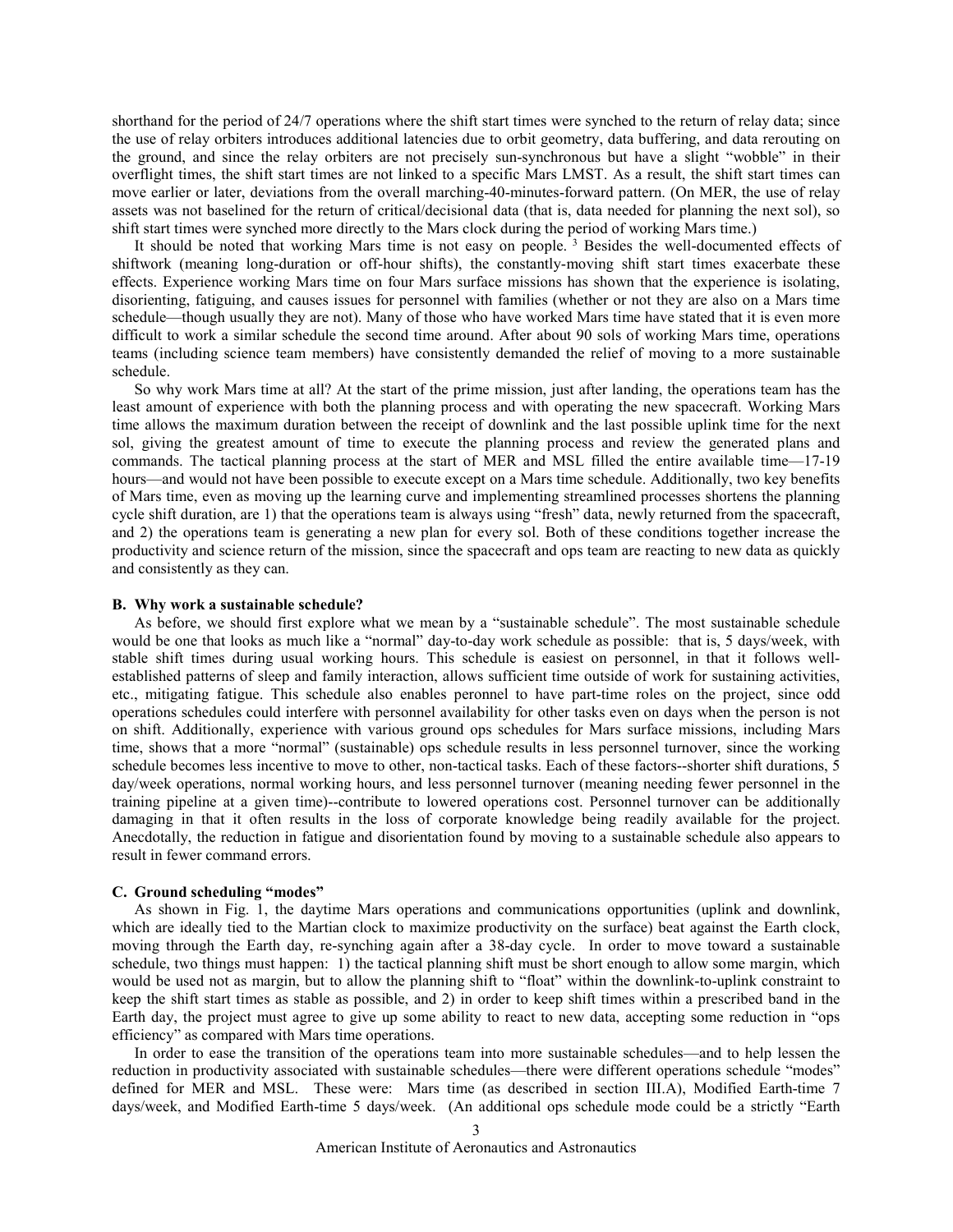time" schedule—that is, a normal day-to-day office schedule. To date, trades between moving to strictly Earth time and the resulting loss in ops efficiency, versus the costs associated with the Modified Earth-time 5 day/week schedule, have been decided in favor of staying with the 5 day/week Modified Earth-time schedule indefinitely.)

"Modified Earth-time" can be described as follows: the ground operations planning cycle has a given shift length (duration), an earliest start time, a latest start time (derived from a latest end time), and a preferred start time. As the 38-day cycle progresses, the relative relationship of the ground operations planning shift and the downlink-to-uplink window precesses though the following series: "tight" sols, "nominal" sols, "slide" sols, "restricted" sols, and finally a "soliday" to re-synch the Earth and Mars time schedules. Nominal sols are those in which the preferred start time for the ground operations shift is sufficiently after the receipt of downlink so the shift can begin normally, and can complete comfortably before the uplink time—in other words, the preferred ground operations shift fits perfectly within the downlink-to-uplink window. As the downlink time marches forward through the Earth day, receipt of downlink happens too close to (or after) the preferred shift start time. On those days, the shift start time "slides" later to accommodate the downlink, so these planning days are called "slide sols". This continues (with the start time sliding later), until the latest allowable start time is reached. Past this point, the tactical planning shift can no longer accommodate the moving downlink time, so the start time "snaps back" to the preferred start time. During this period, and until the uplink moves late enough in the day so that a shift starting at the earliest allowable start time can fit before the uplink, the planning cycle is called "restricted sols". "Tight sols" occur when a tactical planning shift starting at the earliest allowable start time can "just" fit (with necessary margin) before uplink, and until the uplink moves late enough so a shift starting at the preferred start time can again fit comfortably, back to nominal sols. A "soliday"—a no-planning day on Earth—occurs between restricted sols and tight sols, and is a result of the re-synching of the Earth-time planning cycles and Mars sols. (In other words, due to a Mars sol being slightly longer than an Earth day, there are 37 sols planned during a 38-day Modified Earth-time cycle.) 7 day/week and 5/day week simply describe how many days per week the Modified Earth-time schedule is worked; the 5 day/week schedule also generally includes days off for holidays, and is accomplished by planning up to 3-sol plans on Fridays to cover weekends (and using stale data to stack 2- to 3-sol plans several days in a row for longer holiday weekends, for example).

The reduction in ops efficiency due to 7 day/week Modified Earth-time schedules comes from the restricted sols. In all other cases, data from the prior sol is used to plan activites for the next sol. However, during restricted sols, the downlink is received too late to be used during the shift (since the state of the spacecraft must be known at the start of the shift to properly feed into the tactical planning and command-generation process). Thus, the tactical planning process must use stale data—data from a sol earlier than the immediately-prior sol—in order to estimate the state of the spacecraft. Since robotic activities (traverse and manipulation, for example) can only be safely planned if the state of the spacecraft is known, these types of activities are restricted during restricted sols (hence the nomenclature). Note that activities can be planned that do not affect the state of the spacecraft relative to the terrain (or that don't violate other restrictions on changing spacecraft state during this period), such as remote sensing from mast-mounted instruments, so the spacecraft need not stay completely quiescent. Also, note that if such activities are planned for a given sol  $n$ , then the "stale" data from sol  $n-1$  accurately represents the robotic state of the spacecraft, which enables safe planning of robotic activities on sol  $n+1$ , even if that planning cycle is still restricted. Thus, robotic activities can still be planned during restricted sols, basically every-other-sol. (The nomenclature for this distinction is "constrained sols", during which no robotic activities can be safely planned, and "unconstrained sols", during which the data on hand accurately represents the robotic state, so robotic activities can be safely planned. Nominal, slide, and tight sols are automatically unconstrained, so the distinction is usually reserved for restricted sols.)

5 day/week Modified Earth-time schedules further reduce ops efficiency due to the forced restrictions on robotic activities (all but 1 sol are constrained) on weekend plans, and the use of stale data (which may cause entire multisol plans to be constrained) for plans covering (or in anticipation of) holidays. (Due to the added complexity, and time required to generate and review the plans and commands for additional sols, multi-sol plans for weekends and most holidays are limited to 2- or 3-sol plans. For occasional periods, such as solar conjunction—during which communication with the spacecraft is suspended—and very long holiday recesses, longer multi-sol plans may be generated in a separate process apart from the tactical planning process.)

It should be noted that the tactical planning shift duration has a significant effect on the length (within the 38-day cycle) of each of these planning cycle types. A shorter shift duration provides more margin relative to the length of the downlink-to-uplink window, which in turn enables more slide sols (since a later "latest allowable start time" would correspond to the same "latest allowable end time" for a longer shift) and more nominal sols (since a shorter shift would more quickly be able to fit between the preferred start time and uplink as uplink marches forward), resulting ultimately in fewer restricted sols.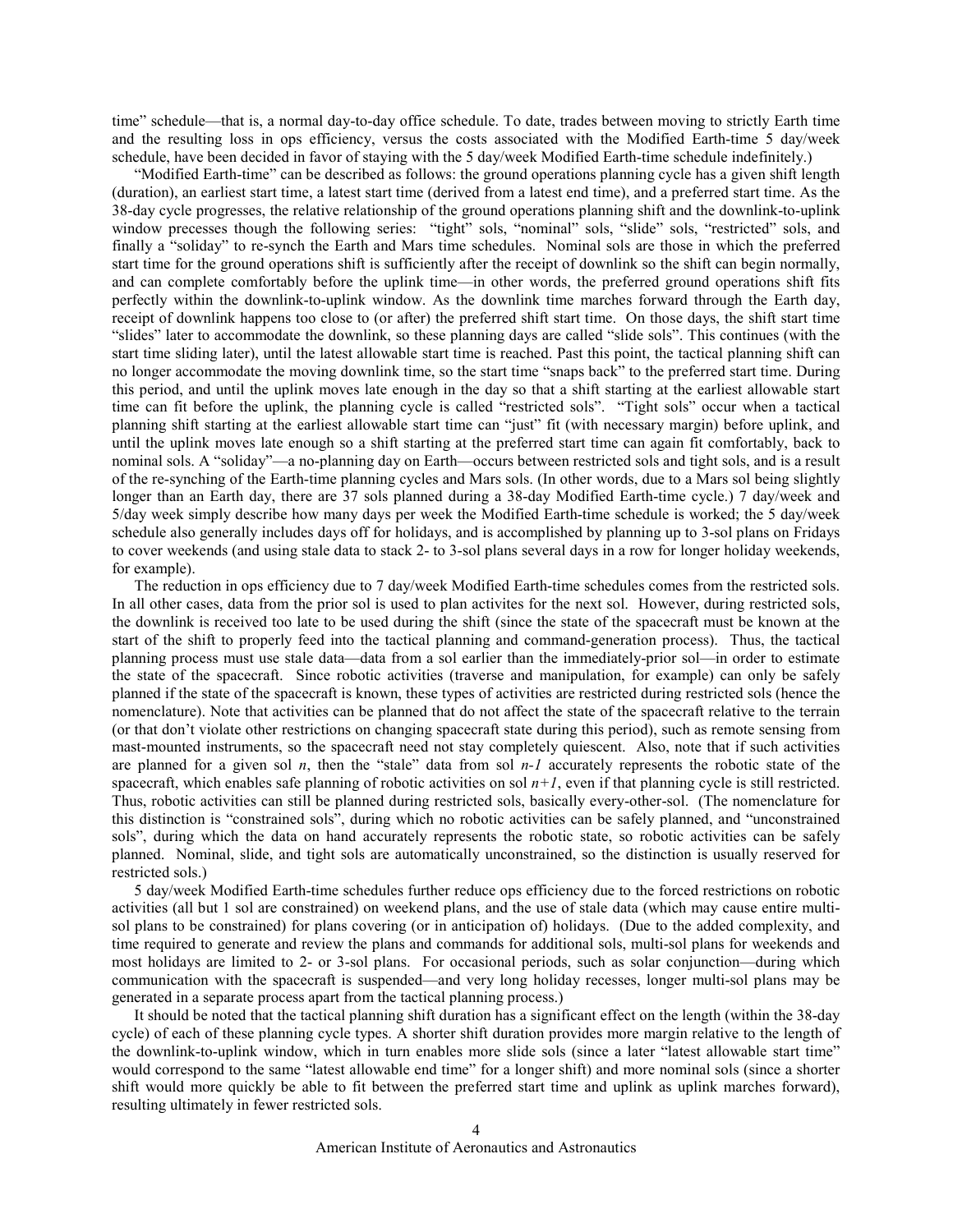

**Figure 1. 7 Day/week Modified Earth-time schedule (38-day cycle).** *This illustration shows the progression of the decisional downlink (light grey) and uplink (black) times—which are keyed to fixed Martian local mean solar times—through successive Earth days. For simplification on this figure, tight, nominal, and slide sols are all designated "Nominal (unrestricted)" (green), restricted sols are dark grey; the soliday is turquoise. Mars red designates the period of Martian daytime operations on the surface of Mars; deep blue represents the Earth tactical planning shift. Dark deep blue shifts plan dark Mars red sols; light deep blue shifts plan light Mars red sols.*

### **D. Control Centers**

Finally, the number and location of operations control centers can affect ops efficiency. Control centers are loci of operations that host tactical planning processes for periods of time, to which ground operations schedules are synched (that is, remote participants—whether science team members or even engineers physically located at other control centers—will dial in to tactical planning process meetings synched to the local time zone of the active/primary control center on a given day). If control centers are placed appropriately—and staffed sufficiently with local operators so as to mitigate any human factors detriments due to shiftwork across time zones—then ground ops schedules and handoffs between control centers can be planned to better mimic a Mars-time operations schedule, even while using more sustainable Modified Earth-time schedules at each control center.

# **IV. Ops Efficiency**

Pulling all of these factors together—Mars operations patterns and ground operations patterns—allows one to calculate the ops efficiency. First, we define an "ops configuration" as a particular specification all of the characteristics we described above: communications times—the times of receipt of decisional downlink and last possible uplink times--including one way light time and latencies, number and time zone of control centers, tactical planning shift duration, and details of the ground operations mode for each control center (including holidays, if applicable). The ops efficiency is, simply stated, the percentage of sols that are unconstrained (including nominal, slide, tight, and unconstrained restricted sols) for a given ops configuration. As noted previously, the ops efficiency is a quantifiable characteristic of a particular ops configuration, and can be used in various ways, including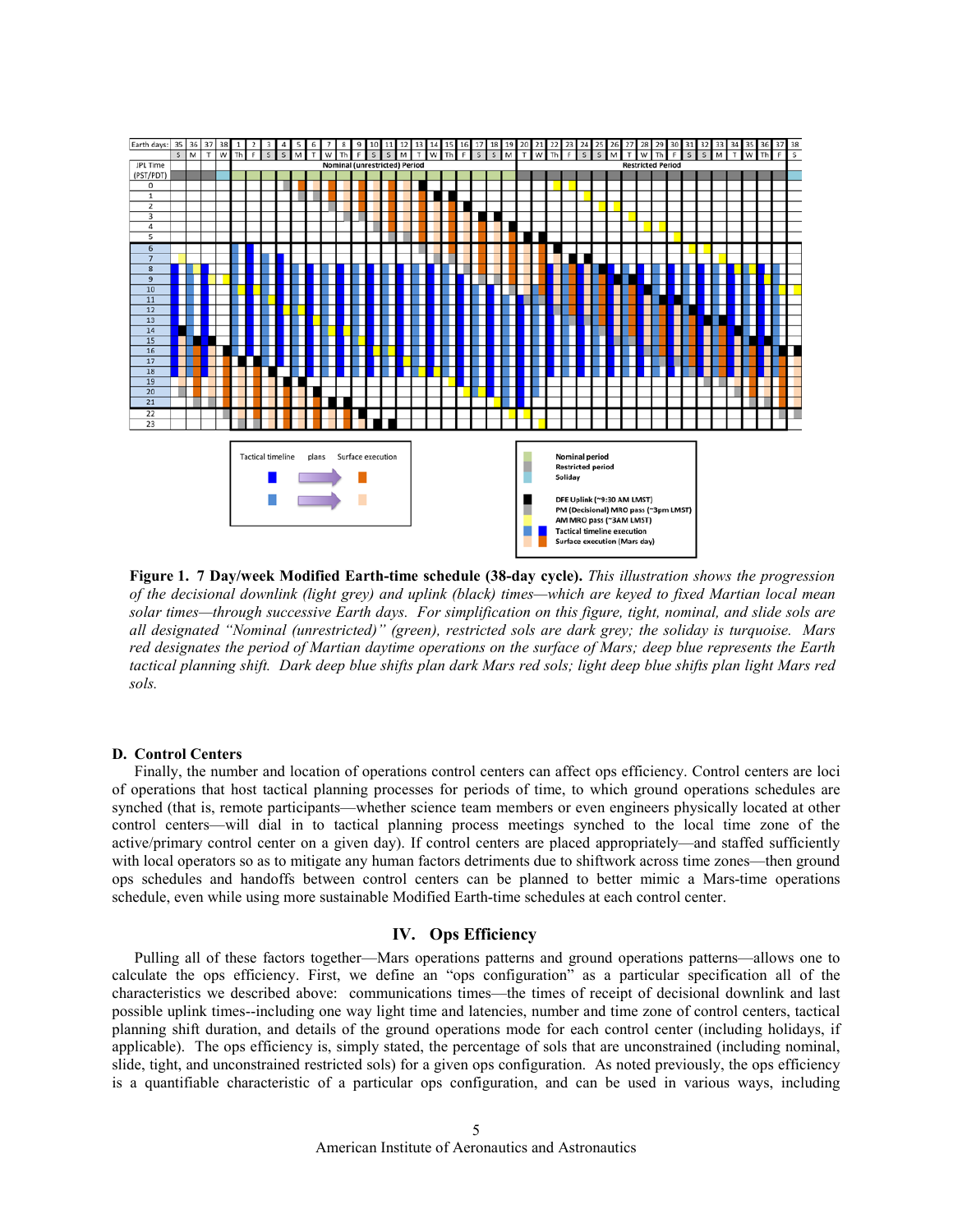comparing the ops efficiency of ops configurations, and using the ops efficiency in surface mission scenario modeling to ensure Earth-Mars time phasing effects are properly accounted for in activity durations.

Implicit in the current ops efficiency calculation are several key assumptions, which should be noted particularly when calculating ops efficiency for missions early in formulation. (For missions in early phases of development, ops efficiencies can be estimated using simplified models of the various characteristics, such as relay overflight times and latencies, in order to explore the effects of mission design choices.) The major assumptions are as follows:

- 1) Mars surface operations follow the pattern of uplinked commands followed by the primary operations period (including any changes to the robotic state), followed by the decisional downlink carrying data to feed into the next planning cycle.
- 2) All decisional data (data needed for the next planning cycle) fits into the available downlink bandwidth, and is successfully downlinked.
- 3) All uplinks are successful.
- 4) All planning cycles fit within the specified ground operations shift durations.

These assumptions are predicated on the idea that the primary operations period on the Martian surface for spacecraft is driven by lighting and thermal considerations (and power, for solar-powered spacecraft), and that therefore communications strategies will be tuned to maximize the use of the Martian daylight period as much as possible; and secondly, that in the absence of advanced on-board autonomy, ground-in-the-loop (having ground operators make key decisions for the spacecraft, in the form of commands) will be required for robotic activities—as well as for such activities as science instrument target selection and observation planning—and thus decisional data needed to facilitate planning will be tailored to fit the available bandwidth. Failed communications could be treated similarly to other estimated loss rates, by including margin in any scenario models. Alternatively, if a particular relay asset, for example, is known to have a given downlink failure rate, that information could potentially be folded into the ops efficiency calculation to compare across assets. Finally, it is assumed that the shift duration specified is actually achievable on an ongoing basis by the ground operations team at that point in the mission.

Again, one should be careful not to confuse ops efficiency, which is a measureable property of an ops configuration, with the effectiveness or productivity of an operations team, which is dependent upon such factors as the effectiveness of operational processes, the level of training of the operations team members, the complexity of the mission objectives, specific characteristics of the landing site and environs, and (importantly) the operability (or lack thereof) of the spacecraft.

## **A. Calculating ops efficiency**

At the current time, ops efficiency is calculated by a brute force method, via an Excel spreadsheet. The spreadsheet captures the key characteristics of the ops configuration, including downlink receipt times in appropriate Earth time zones, the last possible uplink times (also in appropriate Earth time zones), and shift duration, for a representative set of Earth days. For the brute force method, 500 planning cycles was chosen, as a number that could provide reasonable statistics—covering almost 2 Earth years' worth of weekends and holidays—while still being workable manually. For the Earth days in the spreadsheet, the specified ground operations mode is applied for the control centers being considered. The spreadsheet gathers statistics of interest about the ops configuration, including the number of 1-, 2-, and 3-sol plans, the numbers of each of nominal, slide, tight, restricted, and constrained sols, and computes the ops efficiency (the ratio of unconstrained sols to the total number of planning cycles).

An alternative method for finding a quick estimate of ops efficiency is to lay out a single 38-day planning cycle for an ops configuration. Although this method will not include holidays off for 5 day/week operations modes, the estimates found using this method are within a few percent of those calculated using the brute force method (assuming holidays are working days). Although these estimates don't have the fidelity of the brute force method, they can still be useful for quick comparisons of ops configurations.

Work is in progress to develop a program to aid in the calculation of ops efficiency and the other statistics of interest, without the use of a spreadsheet or manual scheduling. This program will prove particularly useful for Mars surface missions in current development, such as Mars 2020, as it trades various communications options to deal with the aging of the existing Mars relay assets, and to missions such as MSL studying options for balancing reduced operations cost with maintaining ops efficiency in extended mission.

#### **B. Results for representative missions**

Sample ops efficiencies for specific ops configurations—that have been computed for Mars 2018, the proposed Mars 2020, and MSL—appear in Table 1 below.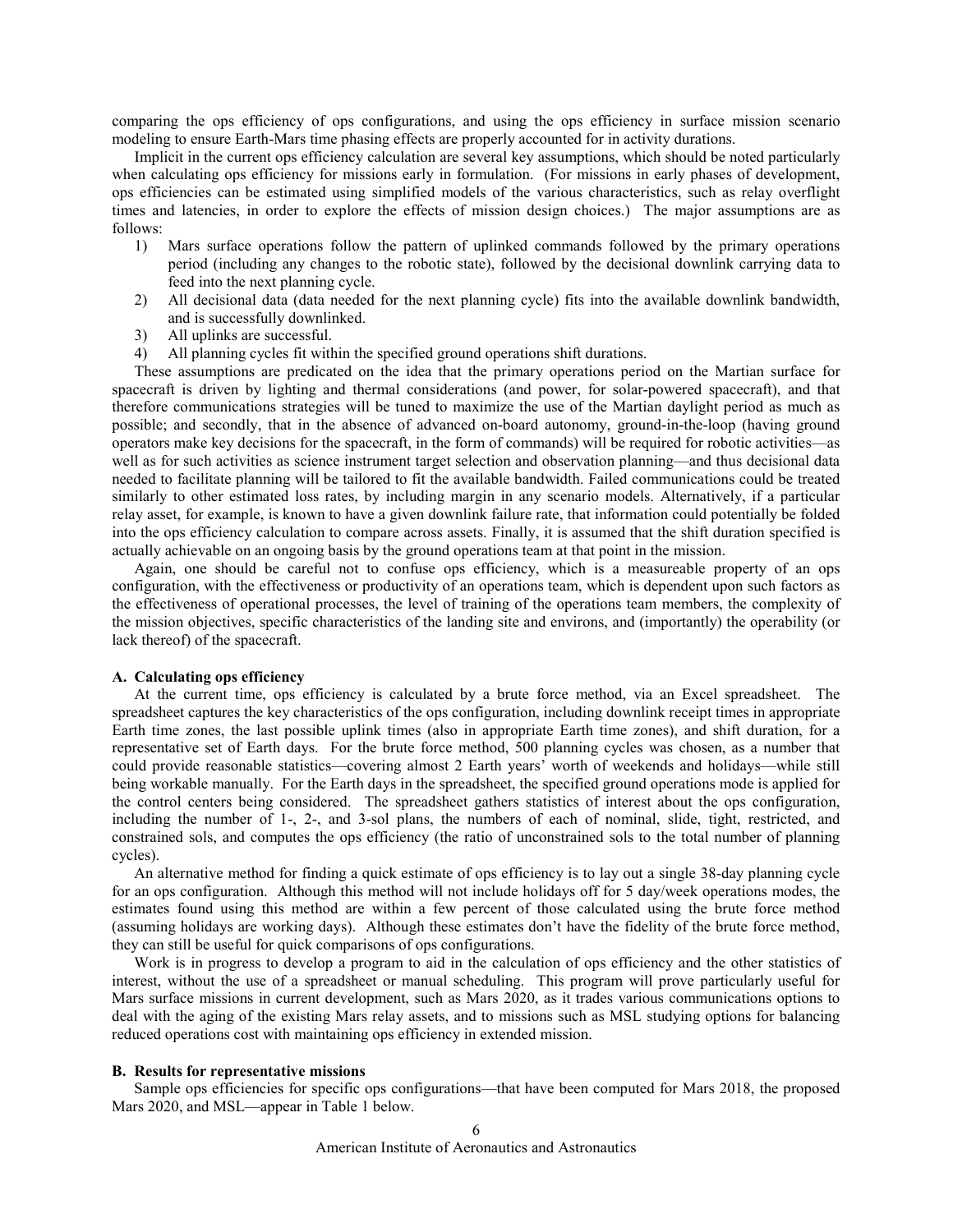| Mission    | Downlink         | Uplink      | Shift                      | $#$ Ctrl       | Ground Operations Mode                  | Ops        |
|------------|------------------|-------------|----------------------------|----------------|-----------------------------------------|------------|
|            |                  |             | length                     | Ctrs           |                                         | Efficiency |
| Mars       | 15:00 LMST       | 9:30        | 8 hrs                      | 1              | Mars-time                               | 100%       |
| 2020       |                  | <b>LMST</b> |                            |                |                                         |            |
| Mars       | 15:00 LMST       | 9:30        | 8 hrs                      | $\mathbf{1}$   | Modified Earth-time, 7 days/week:       | 83.50%     |
| 2020       |                  | <b>LMST</b> |                            |                | 6am earliest start, 8pm latest end      |            |
| Mars       | 15:00 LMST       | 9:30        | 8 hrs                      | $\mathbf{1}$   | Modified Earth-time, 5 days/week:       | $60\%$ †   |
| 2020       |                  | <b>LMST</b> |                            |                | 6am earliest start, 8pm latest end      |            |
| <b>MSL</b> | 15:00 LMST       | 9:30        | 8 hrs                      | $\mathbf{1}$   | Mars-time                               | 100%       |
|            |                  | <b>LMST</b> |                            |                |                                         |            |
| <b>MSL</b> | 15:00 LMST       | 9:30        | $10$ hrs                   | $\mathbf{1}$   | Modified Earth-time, 7 days/week:       | 78.16%     |
|            |                  | <b>LMST</b> |                            |                | 7am earliest start, 11pm latest end     |            |
| <b>MSL</b> | 15:00 LMST       | 9:30        | 10 hrs                     | $\mathbf{1}$   | Modified Earth-time, 5 days/week:       | 57.52%     |
|            |                  | <b>LMST</b> |                            |                | 7am earliest start, 11pm latest end     |            |
| <b>MSL</b> | 15:00 LMST       | 9:30        | $\overline{9 \text{ hrs}}$ | $\overline{1}$ | Modified Earth-time, 7 days/week:       | 69.74%     |
|            |                  | <b>LMST</b> |                            |                | 6am earliest start, 8pm latest end      |            |
| <b>MSL</b> | 15:00 LMST       | 9:30        | 9 hrs                      | $\mathbf{1}$   | Modified Earth-time, 5 days/week:       | 58.12%     |
|            |                  | <b>LMST</b> |                            |                | 6am earliest start, 8pm latest end      |            |
| <b>MSL</b> | 15:00 LMST       | 9:30        | 9 hrs                      | $\mathbf{1}$   | Modified Earth-time, 5 days/week:       | 59.72%     |
|            |                  | <b>LMST</b> |                            |                | 5am earliest start, 9pm latest end      |            |
| <b>MSL</b> | 15:00 LMST       | 9:30        | 9 hrs                      | $\mathbf{1}$   | Modified Earth-time, 6* days/week:      | 61.52%     |
|            |                  | <b>LMST</b> |                            |                | 5am earliest start, 9pm latest end;     |            |
|            |                  |             |                            |                | *work unrestricted weekends &           |            |
|            |                  |             |                            |                | holidays                                |            |
| <b>MSL</b> | 15:00 LMST       | 9:30        | $11$ hrs                   | $\mathbf{1}$   | Modified Earth-time, 6* days/week:      | 73%†       |
|            |                  | <b>LMST</b> |                            |                | 6am earliest start, 12am latest end;    |            |
|            |                  |             |                            |                | *work unrestricted weekends             |            |
| <b>MSL</b> | 15:00 LMST       | 9:30        | $11$ hrs/                  | $\mathbf{1}$   | Modified Earth-time, 5 days/week:       | 73%†       |
|            |                  | <b>LMST</b> | 8 hrs                      |                | 6am earliest start, 12am latest end;    |            |
|            |                  |             |                            |                | select use of short traverse-only shift |            |
|            |                  |             |                            |                | during restricted sols                  |            |
| Mars       | Non-sun-sync;    | 9:00        | $10$ hrs                   | 1 or 2         | Mars-time                               | 92.1%      |
| 2018       | 14 Mars min      | <b>LMST</b> |                            |                |                                         |            |
|            | earlier each sol |             |                            |                |                                         |            |
| Mars       | Non-sun-sync;    | 9:00        | $10$ hrs                   | $\mathbf{1}$   | Modified Earth-time, 7 days/week:       | 69.4%      |
| 2018       |                  | <b>LMST</b> |                            |                |                                         |            |
|            | 14 Mars min      |             |                            |                | 7am earliest start, 11pm latest end     |            |
|            | earlier each sol |             |                            |                |                                         |            |
| Mars       | Non-sun-sync;    | 9:00        | $10$ hrs                   | $\mathbf{1}$   | Modified Earth-time, 5 days/week:       | 53%        |
| 2018       | 14 Mars min      | <b>LMST</b> |                            |                | 7am earliest start, 11pm latest end     |            |
|            | earlier each sol |             |                            |                |                                         |            |
| Mars       | Non-sun-sync;    | 9:00        | $10$ hrs                   | 2 (PT,         | Modified Earth-time, 7 days/week:       | 83.4%      |
| 2018       | 14 Mars min      | <b>LMST</b> |                            | CET)           | 7am earliest start, 11pm latest end     |            |
|            | earlier each sol |             |                            |                |                                         |            |
| Mars       | Non-sun-sync;    | 9:00        | $10\ \mathrm{hrs}$         | 2 (PT,         | Modified Earth-time, 5 days/week:       | 60%        |
| 2018       | 14 Mars min      | <b>LMST</b> |                            | CET)           | 7am earliest start, 11pm latest end     |            |
|            | earlier each sol |             |                            |                |                                         |            |

**Table 1. Ops efficiencies for specific ops configurations.** *Ops efficiencies marked with* † *are quick estimates.*

As can be seen in the results, the use of non-sun-synchronous orbiters for decisional downlink relay drastically reduces ops efficiency (even driving Mars-time ops efficiency below 100%!). This effect, however, can be mitigated by having two control centers spaced around the globe. Surprisingly, widening the ground operations window (earlier allowable start time and later allowable end time) did not always help significantly raise efficiency,